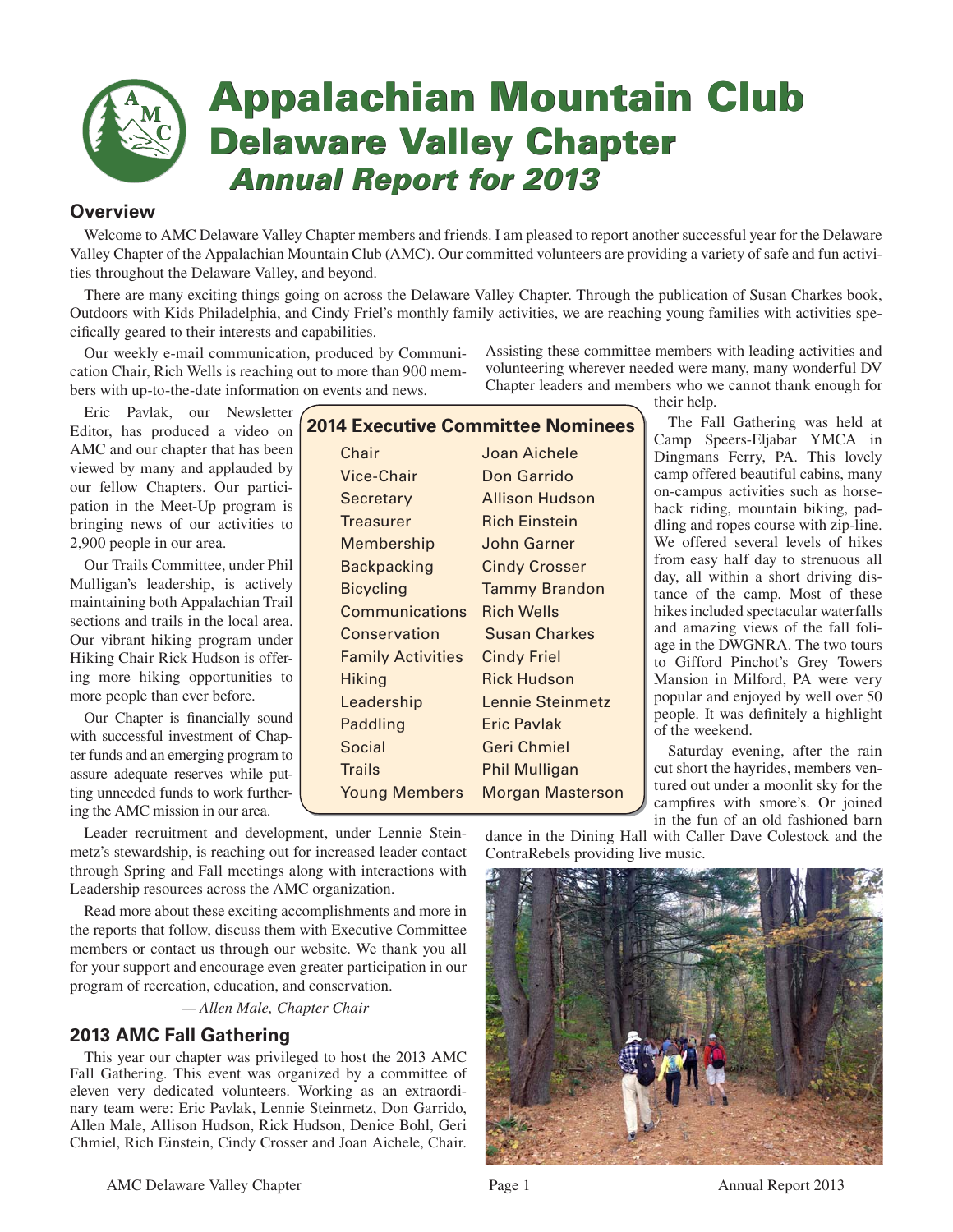Overall it was a very enjoyable weekend with lots of fun and fond memories for the 197 people in attendance. We can't wait to host it again in another eleven years.

 *— Joan Aichele, 2013 Fall Gathering Chair*

#### **Backpacking**

Another great year of backpacking. Barb Blyth and Carl Rush have successfully completed their co-leads as backpacking leaders. A beginner backpacking course was offered, but we were unable to reach the requisite number of participants. In general, 2013 was a good year for total number of backpacks including beginner level and extended trips. A strong candidate for succession to the posi-



tion of backpacking chair was identified, and has accepted the nomination.

 *— Peter Fox, Backpacking Chair* 

#### **Bicycling**

During the 2013 season biking continued to be a popular activity within the chapter. As has been the case in previous years, most rides are along rail-trails. Despite some early summer wet weather, so far this season, there have been 24 trips with over 200 participants.

Thanks to all of the leaders who have organized these rides. Those leaders include Terry Berntsen, Tammy Brandon, Steve Leibrock, Rich Einstein, Ian kindle, Chris Rapacki and George Gorman.

Of special note are the two multi-day biking & camping trips organized and lead by Terry Berntsen to the C&O Canal along the Potomac River during the Memorial Day Weekend and to Rhode Island in August.

As always the Chapter encourages members to support the expansion of our regional trail network. With 250 miles of biking trails currently in use, 50 miles under construction and another 300 miles in planning or design stage in the greater Delaware Valley there will be many opportunities for new rides. See http://connectthecircuit.org/ for the status of trails in your area. Consequently we encourage any interested members to consider becoming Chapter biking leaders.

 *— George Gorman, Bicycling Chair* 



#### **Communications**

The Communications Committee manages the Chapter website, three E-mail lists, the newsletter and Meetup, the Chapter's initial venture into social media and AMC-based E-mail system. The Committee also serves as the Chapter interface with the On-Line Trip Listing (OLTL) system, the AMC-wide trip listing and entry system. It takes the knowledge, skill and dedication of many Chapter volunteers to make sure everything works smoothly. We acknowledge the contributions from Joan Aichele, e-mail list membership manager; Jim Catozzi, OLTL management; Kevin Perry, Chapter website support; Eric Pavlak, *Footnotes* editor and publisher, and Bill Steinmetz, communications advisor. Craig Smith, Donna Morgan and Rich Pace are invaluable contributors with their on-going support of the Chapter Meetup site which has grown to nearly 2,900 members.

This year had its ups and downs. On the upside, the Meetup site continues to grow and receive rave reviews which demonstrate the quality and dedication from our Chapter activity leaders. Meetup has given us the ability to reach a different and more diverse audience, including younger family centered people. Reaching families, especially those with young children is a key AMC goal.

An upgrade to the OLTL added several new features, including the ability to post directions to the trailhead, activity descriptive pictures and leader profile information. The photo and direction capabilities have received wide support from our leaders.

Work is underway to define an event management module that is expected to be introduced sometime next year. The registration module is expected to include many highly desired features such as ability to register for trips directly on-line through the OLTL, create event-specific e-mail lists, generate Chapter statistics and support an event specific bulletin board capability.

On the downside there have been ongoing problems with the Chapter website and Yahoo Groups The loss of the activity calendar problem is the most visible website problem but there are several more that continue to frustrate us and the membership. The problems revolve around a communications issue between the AMC website and ADDR, our current hosting provider. There's agreement we need to change hosting services but there are some technical changes that delay us in making the change. There's further agreement that we need to update the website to give it a more contemporary look and to allow us to introduce new capabilities. There a consensus that we should not rush into a design project without taking the time to develop a solid plan that includes input from our members, a features specification with additional documentation takes in each stage of any new design. This work is a key 2014 goal.

The Yahoo problems are associated with a major change Yahoo made in the service. Following rollout of the change performance was extremely rocky, to put it mildly. The change also forced us to introduce a new process for use in generating the weekly message. While it is working now, it's not the ideal solution for the long term. Again, we've investigated alternatives although the Yahoo issue at the moment is not as critical as the website.

The Internet is complex and is constantly evolving. In addition, it's constantly under attack from hackers, identity thieves and others who are mostly up to no-good. Measures to counteract these attacks often snare the innocent which makes the task of maintaining a viable website all the more difficult and challenging.

We look forward to serving the Chapter in 2014. As always we're looking for volunteers to assist with the chores and possible expansion into additional social media.

 *— Rich Wells, Communications Chair*

AMC Delaware Valley Chapter **Page 2** Annual Report 2013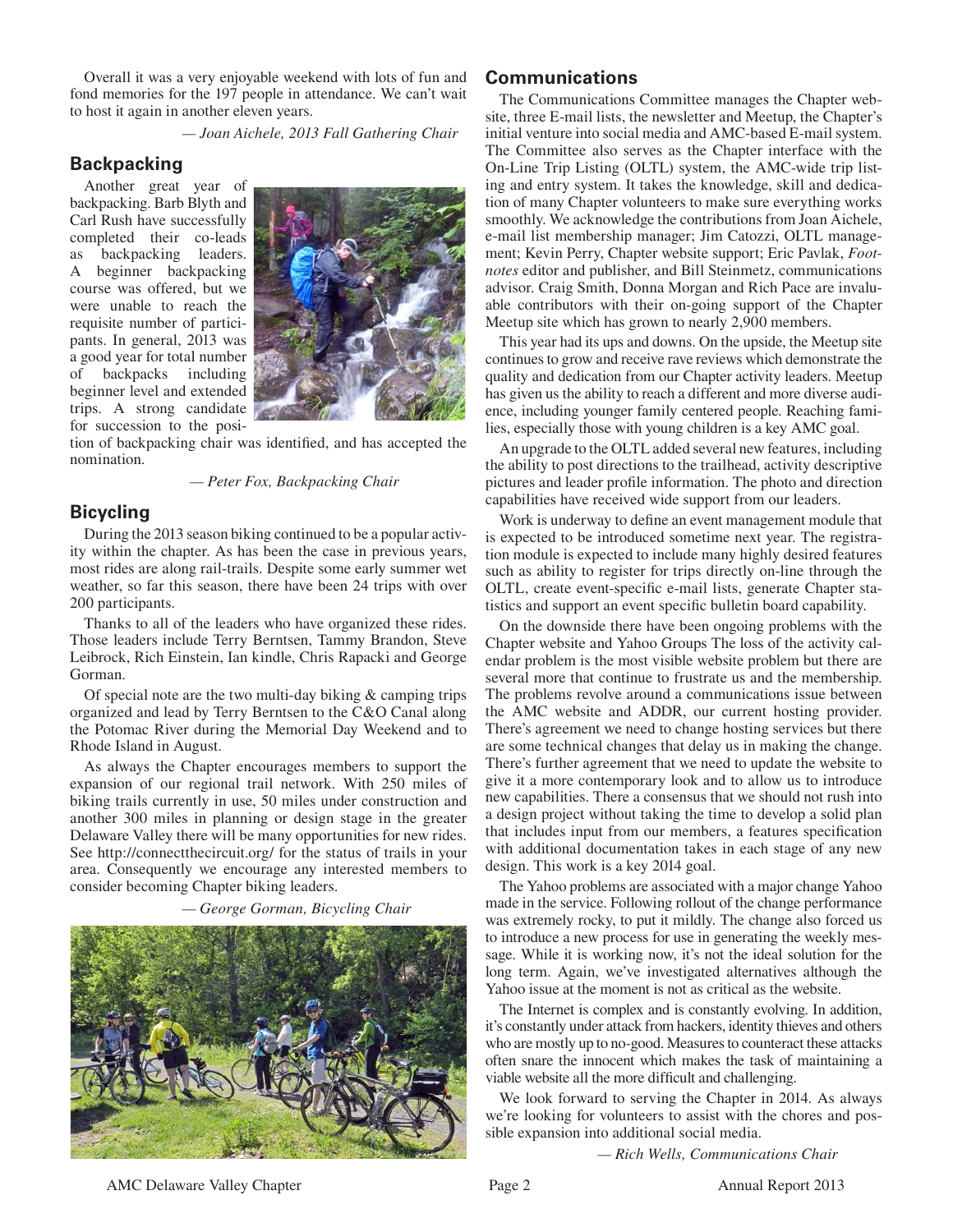## **Family Activities**

This is a new area of concentration within the executive committee to support Vision 2020. The main focus is to increase the number of activities geared towards families and younger children throughout the Delaware Valley. Many members began their lifelong appreciation of the natural world when they were children themselves. We want to encourage future generations to appreciate the world around them, so they will continue to care for and preserve our natural treasures.

With the release of the book Outdoors with Kids-Philadelphia written by Susan Charkes, we now have an invaluable resource guide listing 100 family friendly places to visit within our region. Any leaders that are interested in organizing family



friendly activities are encouraged to consult this book for suggestions and further information. We are always looking for more leaders to help with this mission.

Many events listed on the activities calendar already do welcome children when appropriate. However, it can be intimidating for some families or newer members to bring their children along. The goal of family activities is to make families and children feel comfortable participating in a group activity were everyone is welcome to get outdoors and play.

Upcoming family activities include: December, Hike the D&L canal in Bethlehem, PA, during Christkindlmarkt with optional shopping on your own. January, Explore Ringing Rocks park in Upper Black Eddy, PA, to ring in the New Year. (Page 93 of *Outdoors with Kid*s.) *— Cindy Friel,Family Activities Chair*

#### **Hiking**

As most of us have discovered over the years AMC Delaware Valley Chapter hiking activities are numerous and were extremely active in 2013 with many diverse and successful hiking and winter sports events. Weather in the winter was mild again this year similar to last year and the summer was pretty hot again.

As in previous years, our chapter is host to many weekly hikes for the enjoyment of all ability level of hikers. Routine hikes again were run on Monday, Tuesday and Thursday nights, the weekly Wednesday day hike in the Philadelphia region and now we have been seeing an interest in the Lehigh Valley area for mid-week day hikes run by newly OLT graduate Barbara Wiemann. Special thanks to the leaders who get out there and do these week after week.

In 2013, we again saw many of our more adventurous leaders take hikers to the Catskills, White Mountains in New Hampshire, AT in Virginia, the C&O Canal National Recreation Area. As we move toward 2014, we expect more quality multi-day trips will be happening. Our AT expert, John Rowen, completed his AT series hikes this year, ending at the PA – MD border so there are now a number of DV members who can state that they now have hiked all of PA. Weekends continue to be very busy with a number of new destinations. As I've mentioned almost every year, we are fortunate to have hikes scheduled in two to three different geographical destinations per week, thus allowing persons from our entire area to participate without driving too far to join in. Beach walks, rock scrambles, off trail bushwhacking, slow paced birder walks, geocache hikes and urban hikes in Philadelphia, Wilmington and New York City were very successful this year. The New Jersey Highland region, as mentioned last year, has also gained in popularity. One new activity source this year has come from the two members of the Pa Department of Conservation. Ian Kindle and Sara Berg have scheduled numerous hikes and informative walks along the Delaware Canal in conjunction with the state environmental and conservation program. Keep your eye out for these as they are highly informative.

At the Activity Social in April, we honored a number of members for their miles and trip leads. As we continue to record miles hiked and activities lead, it is always fun to honor the folks who are most active. This year we gave some really nifty AMC hats to the 100-milers and a terrific long sleeve AMC-DV Leader Shirt to our busiest activity leaders. Joan Aichele (867 miles), Bijal Shah (783 miles) and Russ Moyer (575 miles) were our top 3 for miles hiked. The top 3 for leads were Bijal (77), Dave Stein (59) and Joan Aichele (46).

One new wrinkle in our program of calculating statistics this year is that we will be able to list the hike activities by region (such as Lehigh Valley, Poconos, Southern Jersey, etc.) in the Delaware Valley Chapter. We know that statistics don't tell the whole story, but we believe it gives us some bragging rights when compared to other AMC chapters.



Finally, we need to give a huge Thank You to all the leaders and members who have helped us with the Fall Gathering. Without them stepping up to the plate and volunteering, we wouldn't have had as much fun as we did. For 2014, we expect to continue to broaden our hiking schedule. We are constantly looking for new venues to hold our activities and that can only come by our terrific leader group scouting and searching the Delaware Valley region. Happy and safe hiking in 2014!

*— Rick Hudson, Hiking Chair*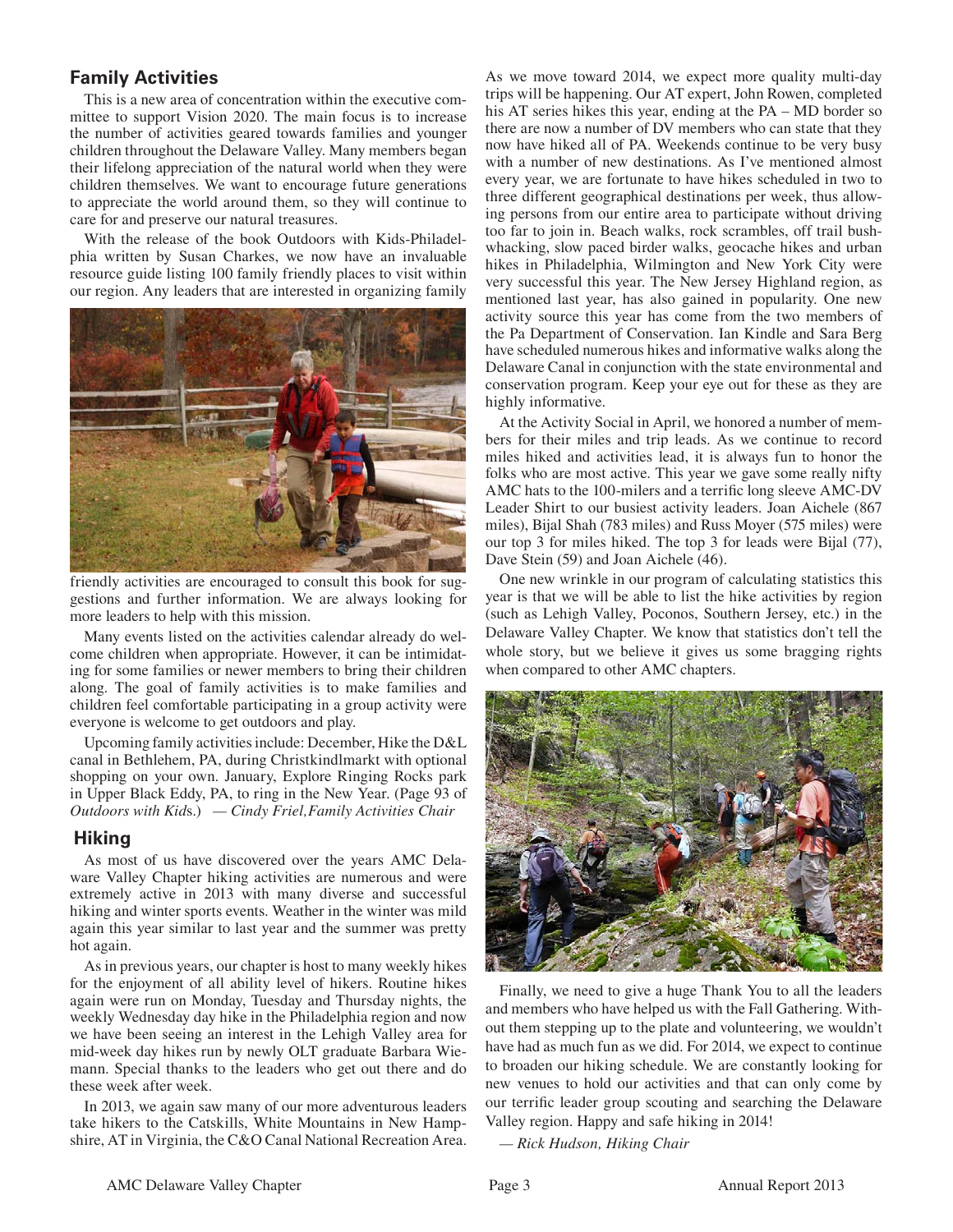# **Leadership**

The DV Chapter's annual Outdoor Leader Training course took place on the weekend of April 12-14, with a large group of participants gathered for the event. Twenty-six future leaders took part in the weekend, including nine members of a hiking club from the NYC area who were interested in improving their leadership skills for that organization. After taking the course, two members of the group decided that they were so impressed with the training session and their experience with AMC that they would join the DV Chapter and hopefully become DV Chapter leaders. Several active DV Chapter leaders joined the group for the Saturday night dinner and evening discussion session to meet with the future leaders and share ideas and experiences with them.

The DV leaders who served as trainers and organizers for this year's course were: Jeff Alpert, Jim Catozzi, Peter Fox, George Gorman, Rick Hudson, Pete Jarrett, Mark Kern, Christina Krosche, Jeff Lippincott, Donna Morgan, Phil Mulligan, Ron Phelps, Craig Smith, Bill Steinmetz, and Lennie Steinmetz. Aaron Gorban, the AMC's Director of Outdoor Leadership Training, was also on hand to instruct several course segments.

The students in the OLT Class of 2013 were: Judy Arrison, John Azelvandre, Richard Breusch, Eugene Burke, Francine Carlini, Len Cassidy, Eleanor Conwell, Richard Dinnen, Christopher Goeken, Richard Goldberg, Robert Gougher, Steve Hall, Carino Higgins, John Kashwick, Carol Kluchinski, Victoria Lowe, Elayna Moffitt, John Rogers, Carl Rush, Alicia Sprow, Jacob Stevens, Jonathan Wall, Paul Warren, Barb Wiemann, Nathaniel Williams, and Katharine Woodhouse-Beyer.



The **DV Leaders Social** took place on Saturday, May 11th at Weisel Hostel near Quakertown. In spite of the rainy weather, there were 35 participants in attendance. The trail work scheduled for that day was rescheduled to Saturday, May 18th because of the rain and the bike ride was cancelled, but the other events for the day took place in spite of the weather. These included hikes on the proposed route of the PA Highlands Trail and to Haycock Mountain, a map & compass course, and a tree/plant identification hike.

AMC's Mid-Atlantic Recreation Planner John Brunner (from AMC's Bethlehem office) presented an evening program on the new Highlands Trail – discussing both the construction to date and the future plans.

The first-ever **Outdoor Leadership Development Committee Leadership Gathering** was held at Noble View Outdoor Center in the Berkshires on September 21-22, 2013. Twentyone participants representing 10 chapters spent the weekend discussing Leadership Training, Leadership Committee Issues, and networking across chapter lines. DV Chapter Leadership Committee members Jeff Lippincott, Ron Phelps and Lennie Steinmetz represented the DV Chapter.

Highlights of the gathering include:

- The group developed a large list of ideas to help build, strengthen, and retain Volunteer Activity Leaders within the club.
- The group focused on ideas to empower and unify our volunteers. Many of the suggestions surrounded communication and keeping leaders continually engaged in club efforts.
- During several sessions, the attendees were able to share their expertise with each other, model specific lesson plans, & discuss different methods of presenting leadership topics.
- The OLDC demonstrated AMC's Sharepoint capabilities: the goal of the site is to gather the best lesson plans and materials for the outdoor skills and leadership trainings used by various club units. The online site will then be a comprehensive resource for AMC Leadership Trainers looking for new materials.
- The group wrapped up the weekend with a discussion regarding AMC's Vision 2020 and the 5th Pillar: Excellence in Outdoor Skills and Leadership Training. Discussions included how the OLDC and the AMC can better support club unit efforts as well as what role technology could play in order to achieve the vision.

A **DV Leaders Meeting** will take place again this year one hour prior to the DV Annual Dinner (Saturday, November 9). Topics to be discussed include the new AMC trip release form for non-members, a new Volunteer of the Month program to be introduced by the chapter in 2014, volunteers needed for Executive Committee subcommittees, how to involve more leaders in contributing articles and photos to the newsletter and website, a draft statement of Accepted Peer Practices in regards to largesized hiking groups, and future proposed OLTL (on-line trip listings) enhancements

The date for the DV Chapter's 2014 **Outdoor Leadership Training** course has been finalized. It will take place on the weekend of April 4-6, 2014 at Nockamixon State Park near Quakertown. Additional information on the course will be available in early December on the DV website and in Footnotes, and by contacting leadership@amcdv.org

 *— Lennie Steinmetz, Leadership Chair*

## **Lehigh Valley Group**

The Lehigh Valley Group has now completed its twenty-first year of existence. Meetings take place on the third Wednesday of every month (except December, July, and August) at the Friends Meeting House on Route 512 in Bethlehem. Programs this year have included presentations on a wide range of travel destinations including: Trekking in Nepal-Mustang, Torngat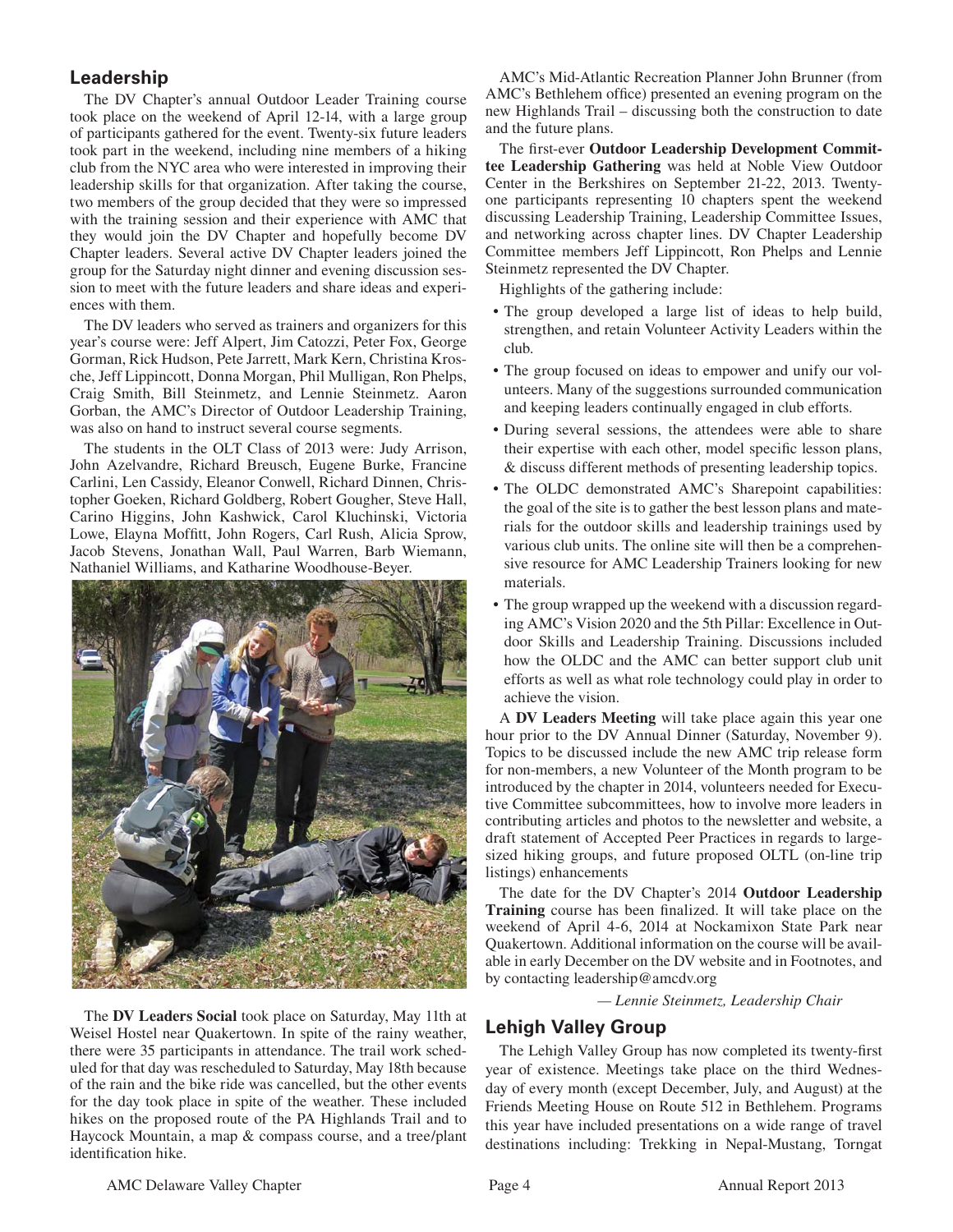N. P. in Canada, Hiking the GR20 in Corsica, Car Camping in Europe and a few other topics. The Lehigh Valley Group Chair Phill Hunsberger has already booked a number of interesting programs for the coming year as well including: Palmerton Zinc Superfund Site, Chamonix-Zermatt Haute Route, Delaware Canal and others.

The LVG monthly meetings include a short discussion on upcoming outdoor activities, information on local conservation issues, a speaker, and a social time with refreshments. Meeting attendance ranges from 30 to 50 people, including longtime AMC members as well as potential members who have read about the meeting in local newspapers. The group looks forward to continuing these monthly get-togethers for years to come.

 *— Lennie Steinmetz*

#### **Membership**

2013 was an exciting year for our chapter as the number of members continued to climb to just under 5,000. We have not had this many members since 2008. We get many of our new members as a result of mass mailings four times a year by the AMC Membership Department. Some join at an AMC facility or the huts to take advantage of the member discount. And a small number of active members of our Meetup Group of about 2,900 members have joined AMC after finding us through Meetup.

 We continued to offer monthly New Member hikes throughout our region in an effort to personally meet some of our new members as well as prospective members. Seasoned members are always encouraged to join these hikes to help interact with the new and prospective members.

Our New Member Social was held in February where we had a Q & A session with our Activity Leaders after the debut of the new DV Chapter New Member video about AMC and all it has to offer. This video replaced the New Member slideshow we used in the past. Both were produced by our chapter member Eric Pavlak.

Eric also designed a new 8-by-5 inch postcard that we send out to our new and returning members at the beginning of each month. It has several photos on the front which at a quick glance gets the message across as to what type of activities we offer as well as how much fun we have doing it. Many thanks to Eric for producing both the video and postcard for us.

Midori Wakabayashi, Publicity Chair continues doing a fine job representing our chapter and AMC at events such as National Public Lands Days, National Trail Days and others. Thank you Midori for all of your efforts to promote AMC for us at these events. *— Joan Aichele, Membership Chair*

## **Paddling**

**Trips:** Flatwater trips remain popular, and are often filled to capacity. For four years, we have been running numerous flatwater trips using Meetup to successfully fill trips to capacity, and used it to boost training course registration. Whitewater trips increased slightly over the previous year, with 20 trips run, which is still way below what we have done in the past.

We will have run trips on about 45 paddling days this year, down slightly last year. We also added two new flatwater leaders: Tammy Brandon and Francine Carlini.

**Training:** We safely and successfully completed almost all



scheduled training sessions scheduled for the year, including the basic and river canoeing, and solo open canoe. The swiftwater safety and rescue course was canceled due to lack of registration.

 *— Eric Pavlak, Paddling Chair*

#### **Social**

There are three prominent Chapter social events organized for member participation: the Activities Social, the Chapter Picnic and the Annual Meeting & Dinner. Below is a brief overview of each of these events.

The first social event of the year is the **Annual Activities Social**, held in the Spring. This year's Social was held on April 6 at the Ottsville Fire House, Ottsville, PA. Again this year, activities were scheduled prior to the social - hikes were led by Joan Aichele at Ralph Stover State Park and Phil Mulligan at Nockamixon State Park. All pre-social activities were attended by many members and enjoyed by all.

The addition of outdoor activities prior to the Activities Social continues to receive positive feedback from members, and we work to identify several options that can serve a variety of interests. Based on this information, the Social Committee expects to offer these options and perhaps others to our members at future Activities Socials. We continued the tradition of showing an entertaining slide-show of the year's activities while awards and recognition were given for total miles hiked during the year along and Trail Stewardship awards to chapter leaders. The presentation was a team effort, coordinated by Rich Wells in partnership with Rick Hudson and Phil Mulligan. Congratulations to all the hikers and trail maintenance crew, and thanks to everyone for sharing their best stories among the attendees!

As the hungry hikers returned from their activities they were joined by other members and treated to pre-dinner snacks and beverages, followed by a great selection of hot food for dinner. As we have done in previous years, we continued to charge a nominal fee for snacks and dinner. This approach was well received in years past and so the tradition continued in 2013. The catering was terrific as expected and no one went home hungry! Special thanks to the Social Committee Members for their support on delivering this great event for the chapter.

The next social event of the year is the **Annual Picnic**, typically held in early summer. This year the event was held at a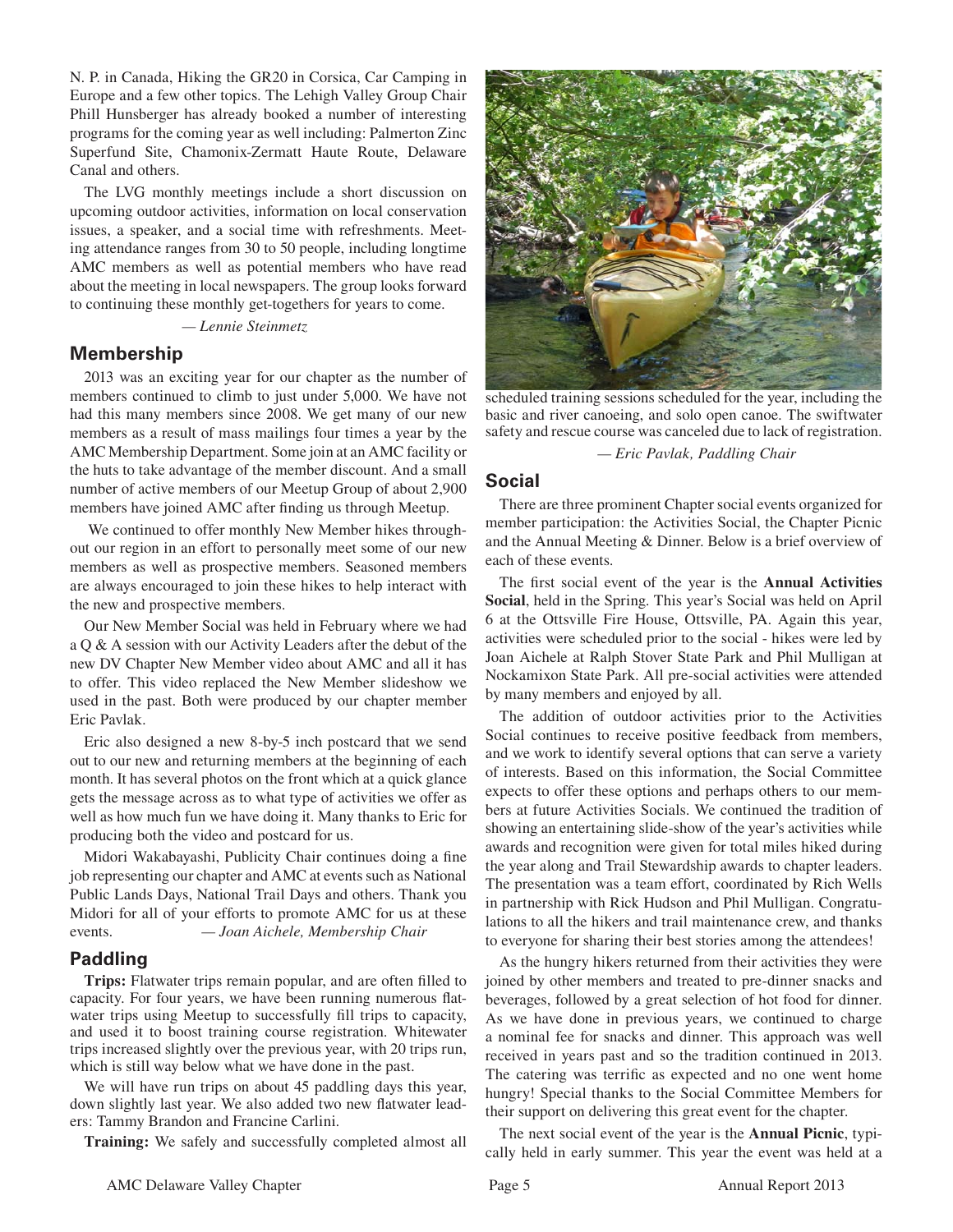new location, the Lower Perkiomen Valley Park in Montgomery County, PA. This park is a great venue, offering a regionally central location, a covered pavilion and picnic area with several grills. There were lots of additional activities for the picnic guests like volleyball, horseshoes, etc. The chapter provided hamburgers, veggie burgers, hot dogs and drinks, and guests were asked to bring a side dish salad or dessert to share with fellow members.

Prior to firing up the barbecue grill, a well attended hike on a nearby trail was led by Joan Aichele in the nearby area - George Gorman also led a 23 mile bike ride on the Perkiomen and Schuylkill River Trails, Chapter members volunteered to set up the barbecue and arrange for other activities at the park like horseshoes, quoits and of course our annual chapter volleyball game. The weather was picture perfect bringing in warm and hungry hikers and other chapter members for the BBQ. The volleyball games were a continued tradition from the past picnics and while mud was not an issue, members had a great time dealing with the afternoon heat. Picnickers had a great time and we have the pictures to prove it. Be sure to join us next year, and be part of the fun!

The final big social event is the Annual Dinner held in Autumn. The Annual Dinner combines a social event, a business meeting and a special guest speaker or activity. This year we have the great pleasure of having John Judge, the President of AMC as our guest speaker. It is a great opportunity to network with new and existing chapter members, enjoy a nice dinner together, to learn a little bit about some of the business aspects of operating the chapter and wrap up with a great story or activities about fun and adventure in the outdoors. This is an excellent event for new members to attend – the networking tends to open up discussion around experiences over the past year, great stories and suggestions for participation in the year ahead. Every year this chapter event becomes more successful.

 *— Stephanie Wall, Social Chair*

## **Trails**

During 2013, the Delaware Valley Chapter has continued to work on trails in three significant areas of our jurisdiction.

First, we are maintaining our segment of the Appalachian Trail in partnership with the National Park service, Keystone Trails Association and Appalachian Trail Conservancy. Mike Manes, Dan Schwartz, Bill Steinmetz and a host of others lead and perform work there. This year's Ridgerunner program, where we work with ATC to provide someone to patrol the AT during the Summer, as well as to meet and greet the hikers, was a huge success.

This entails patrolling for encroachments, unauthorized structures, and damage to the trail, both natural and man-made. Our volunteers are also assisting in defining the boundaries of the ATC corridor.

Also, we are continuing to maintain the trails on Mt. Misery at Valley Forge National Park. We are continuing to keep the trails in their current state of good repair. For National Public Lands Day in September we had a crew of 25 park visitors who worked on the drainage features. Thank you to Bill Lotz for helping to lead the Park volunteers.



We are continuing to keep the trails at Nockamixon State Park in good repair. Pete Jarrett leads the work there in conjunction with the Friends group at that Park. In addition AMC-DV members continue to volunteer at other parks in the area, under the leadership of other clubs.

We have enquiries from several parks for trailwork projects. We can use volunteer leaders to come forward to help lead projects there, and trail workers as well. Interested members, please contact me. *— Phil Mulligan, Trails Chair*

## **Treasurer's Report**

#### **Overall Financial Assessment**

The Delaware Valley Chapter continues to have a positive cash flow primarily due to the substantial savings realized in using the internet for publication of Footnotes rather than printing and mailing.

#### **Financial Details**

The Delaware Valley Chapter operates as a branch of the Appalachian Mountain Club, a non-profit corporation with headquarters in Boston, Ma. Chapter financial activities comply with rules established by the AMC, including the AMC fiscal year from January 1 through December 31. The chapter's books are maintained on a cash basis in a computerized accounting system and the chapter provides an annual financial report for AMC audit and review within a month after completing the fiscal year.

Chapter income comes primarily as an allocation of a portion of the AMC dues paid by members who reside in the Delaware Valley area. In the 12 months covered by this report, the dues allocation provided more than 80% of the chapter income similar to previous years. Because this report occurs before the end of the official fiscal year, it follows the format from recent years and covers a 12-month accounting period from October 1, 2012 through September 30, 2013. Comparisons are provided with the preceding 12 month period.

 *— Richard Einstein, Treasurer* 

**Financial statement follows:**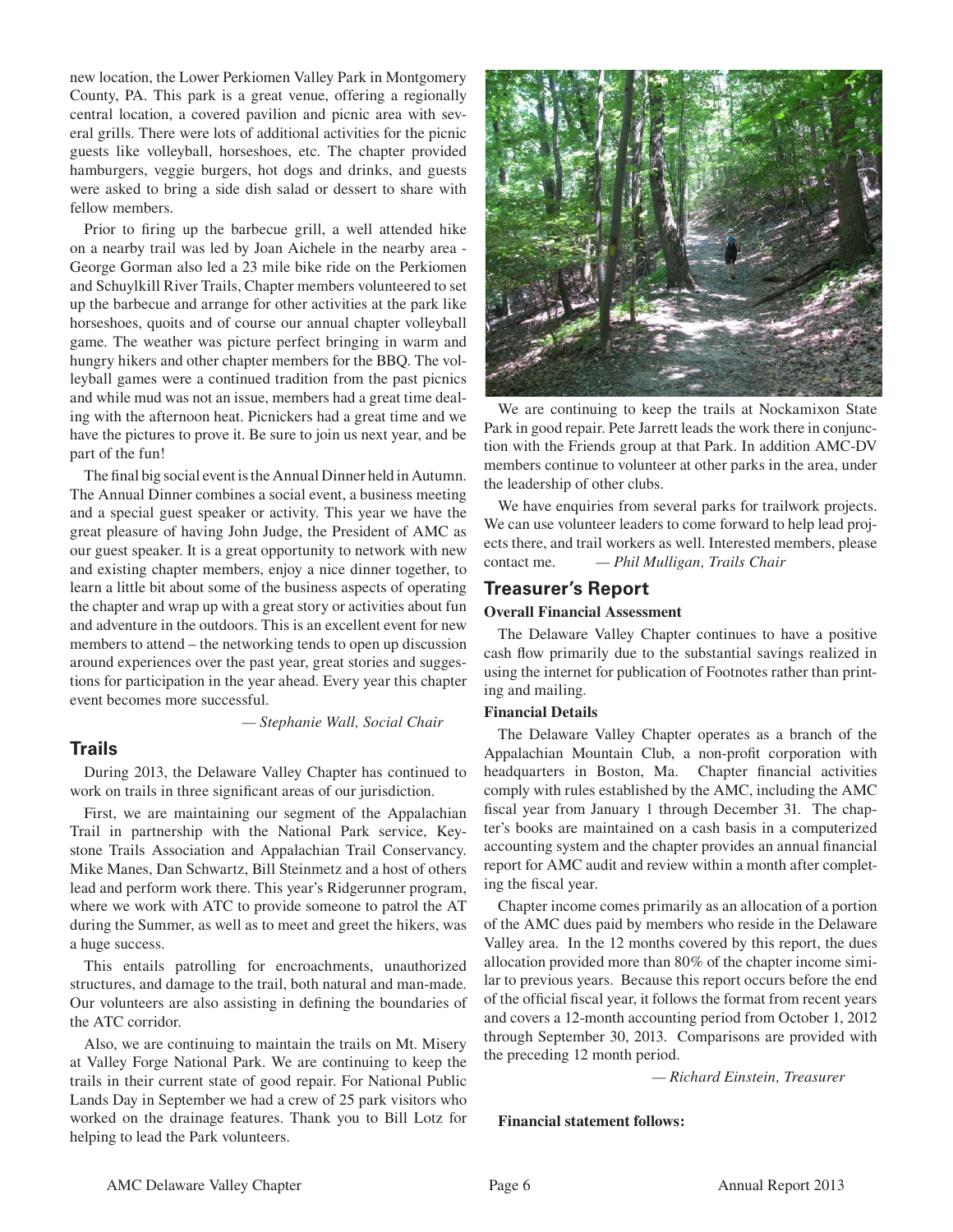#### **Operational Income vs. Expense for the 12 month period from 10/1/2012 thru 9/30/2013 compared to prior 12 month period**

|                                         | <b>Current Period</b> | <b>Prior Period</b> |        |
|-----------------------------------------|-----------------------|---------------------|--------|
| Allocation from AMC Dues                | 16,777.00             | 17,236.25           |        |
| Membership sales                        | 1,380.00              | 1,690.00            |        |
| Reimbursement from ATC                  | 5,163.60              |                     | Note 1 |
| Other Income                            | 4,078.95              | 3,588.57            |        |
| <b>Interest from Bank Accounts</b>      | 10.74                 | 13.31               |        |
| <b>Total Income</b>                     | 27,410.29             | 22,528.13           |        |
| Communication                           | 905.31                | 1,151.75            |        |
| Attendance at Club Wide                 | 1,583.95              | 2,007.74            |        |
| <b>Trails &amp; Shelter Maintenance</b> | 592.51                | 7,293.60            | Note 3 |
| Recognition                             | 3,315.69              | 2,012.70            |        |
| <b>Chapter Social Events</b>            | 2,822.69              | 1,038.70            |        |
| <b>Committee Expenses</b>               | 1,060.21              | 2,069.53            |        |
| <b>Membership Activities</b>            | 678.08                | 840.04              |        |
| <b>Canoeing Program</b>                 |                       |                     |        |
| Leadership and Outdoor Skills           | 1,286.29              | 986.02              |        |
| Liability Insurance                     | 165.00                | 160.00              |        |
| <b>Other Expenses</b>                   | 2,958.83              | 1,354.07            | Note 3 |
| <b>Total Expenses</b>                   | 15,368.56             | 18,914.15           |        |
| Surplus - income less expenses          | 12,041.73             | 3,613.98            |        |

Note 1 - The 2012 invoice for the Ridgerunner was reimbursed in November 2013. Had the invoice been reimbursed in October, the income in the current period would have been reduced by \$5, 163,60 and the prior period would have increased by that amount.

Note 2 - The September 2011 invoice from AMC for the Ridge Runner payroll of \$6,899 was not paid until October 2011. Had the invoice been paid in September the prior period would have increased by this amount.

Note 3 - The Current Period amount includes \$1,297 paid for the Fall Gathering. This amount is expected to be recooped when from revenue of the participants is known.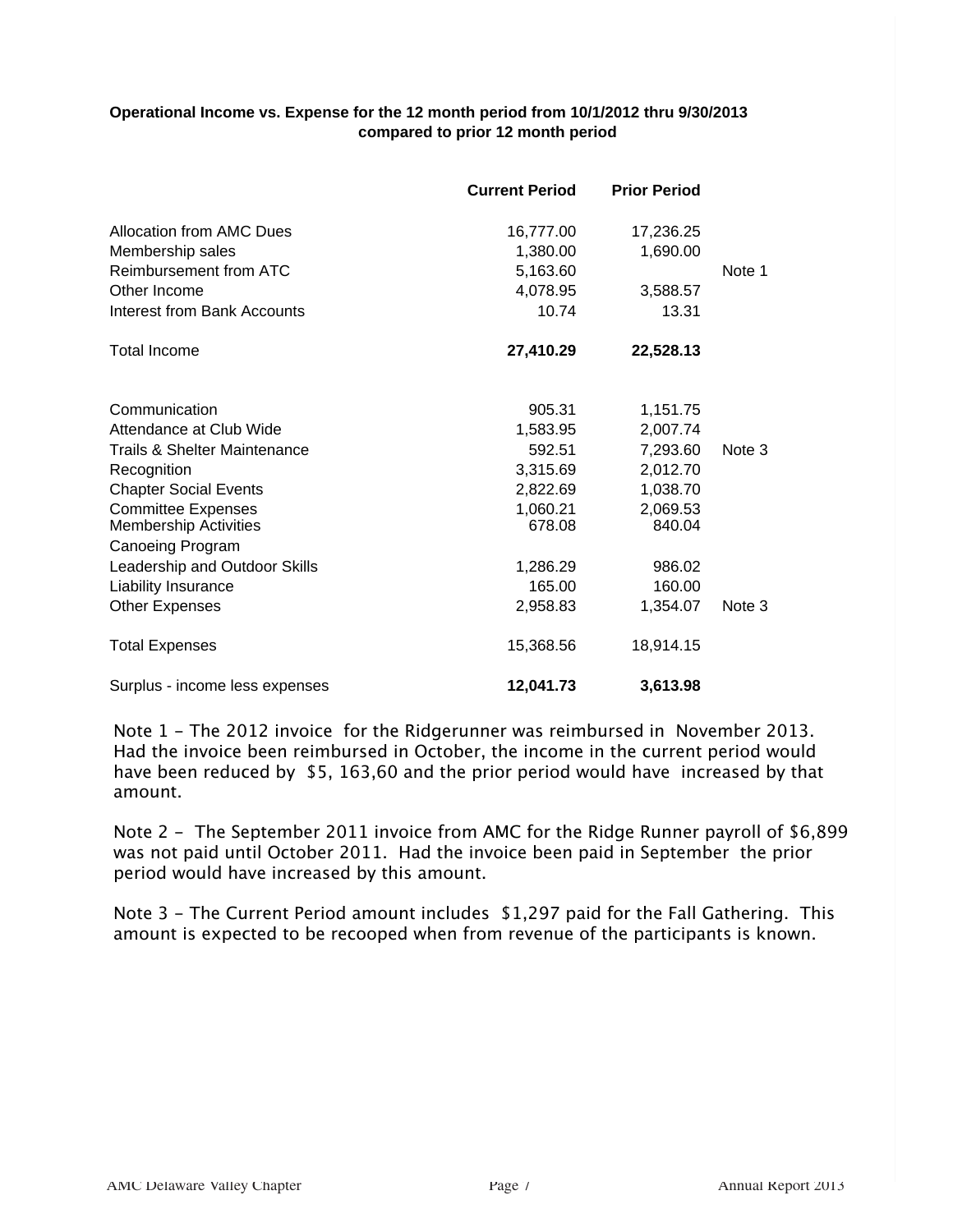#### **Cash Assets on 9/30/2013 compared to 9/30/2012**

|                                | 9/30/13   | 9/30/12   | <b>Increase</b><br>(Decrease) |
|--------------------------------|-----------|-----------|-------------------------------|
| <b>Checking Account</b>        | 2,545.48  | 5,592.74  | (3,047.26)                    |
| Money Market Account (savings) | 22,099.85 | 27,011.26 | (4,911.41)                    |
| <b>Operating Cash Assets</b>   | 24,645.33 | 32,604.00 | (7,958.67)                    |
| AMC Investment Account*        | 49,097.50 | 26,028.74 | 23,068.76                     |

*\* The AMC Investment Account is managed b6 AMC and is available to Chapters to provide long term growth opportunities for funds not needed for current operations. Deposits and withdrawals of these funds are restricted to specific periods of each calendar quarter.* 

Checking and money market funds are in FDIC insured bank accounts

Cash assets are divided among the tree categories as:

|                           | <b>Current Period</b> | <b>Prior Period</b> |
|---------------------------|-----------------------|---------------------|
| <b>Operating Funds</b>    | 23.842.61             | 31,801.28           |
| Reserve Funds             | 49,097.50             | 26,028.74           |
| Henry Wu Scholarship Fund | 802.72                | 802.72              |
|                           |                       |                     |
|                           | 73.742.83             | 58,632.74           |

Operating Funds are the funds and reserves for day-to-day operations of the Chapter

Reserve Funds are set aside for long-term growth

The Henry Wu Scholarship Funds are allocated for financial support to youth and student programs in fields appropriate to the AMC's mission of conservation, education and recreation.,

Questions or comments on this report are welcome and can be addressed to the Treasurer at the Annual Dinner or by e-mail to treasurer@amcdv.org - Richard Einstein Treasurer.